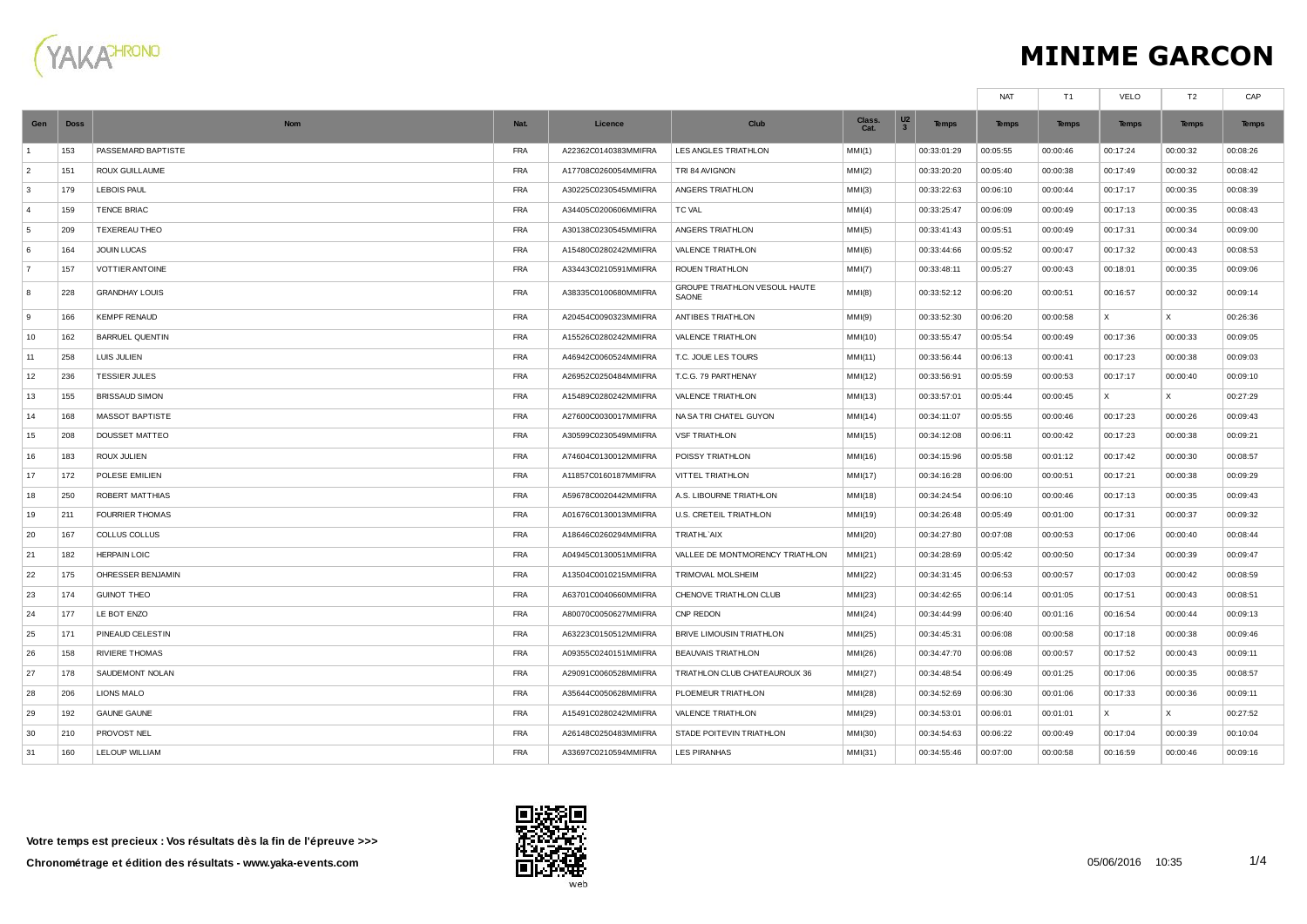|     |             |                           |            |                      |                                             |                |                                                           | <b>NAT</b>   | T1           | VELO         | T2           | CAP          |
|-----|-------------|---------------------------|------------|----------------------|---------------------------------------------|----------------|-----------------------------------------------------------|--------------|--------------|--------------|--------------|--------------|
| Gen | <b>Doss</b> | <b>Nom</b>                | Nat.       | Licence              | Club                                        | Class.<br>Cat. | U <sub>2</sub><br><b>Temps</b><br>$\overline{\mathbf{3}}$ | <b>Temps</b> | <b>Temps</b> | <b>Temps</b> | <b>Temps</b> | <b>Temps</b> |
| 32  | 186         | <b>BERDOLLT KENTA</b>     | FRA        | A42439C0130012MMIFRA | POISSY TRIATHLON                            | MMI(32)        | 00:34:56:15                                               | 00:06:50     | 00:01:02     | 00:17:42     | 00:00:41     | 00:08:43     |
| 33  | 229         | PACCARD LUCAS             | <b>FRA</b> | A37791C0100675MMIFRA | <b>BESANCON TRIATHLON</b>                   | MMI(33)        | 00:34:58:47                                               | 00:06:09     | 00:01:08     | 00:16:50     | 00:00:37     | 00:10:18     |
| 34  | 191         | ROULLET XAVIER            | <b>FRA</b> | A47892C0240151MMIFRA | <b>BEAUVAIS TRIATHLON</b>                   | MMI(34)        | 00:35:03:21                                               | 00:07:11     | 00:01:00     | 00:17:19     | 00:00:34     | 00:09:03     |
| 35  | 169         | <b>RENE EYMERIC</b>       | <b>FRA</b> | A71211C0030505MMIFRA | TRYSSINGEAUX                                | MMI(35)        | 00:35:03:32                                               | 00:06:26     | 00:01:08     | 00:17:38     | 00:00:37     | 00:09:17     |
| 36  | 184         | <b>LASNE ANTOINE</b>      | <b>FRA</b> | A05182C0130054MMIFRA | TRIATHLON CLUB ST QUENTIN EN YVEL.          | MMI(36)        | 00:35:07:98                                               | 00:06:29     | 00:00:51     | 00:17:46     | 00:00:36     | 00:09:29     |
| 37  | 181         | <b>HOBSON OSCAR</b>       | GBR        | A26889C0250489MMIGBR | SAINTES TRIATHLON                           | MMI(37)        | 00:35:10:53                                               | 00:06:37     | 00:00:58     | 00:17:42     | 00:00:36     | 00:09:20     |
| 38  | 201         | <b>THOMAS ROBIN</b>       | <b>FRA</b> | A13459C0010221MMIFRA | SELESTAT CA TRI                             | MMI(38)        | 00:35:14:65                                               | 00:06:41     | 00:01:05     | 00:17:17     | 00:00:40     | 00:09:34     |
| 39  | 170         | HEID JEAN-BAPTISTE        | <b>FRA</b> | A62293C0150516MMIFRA | <b>SAM TRIATHLON</b>                        | MMI(39)        | 00:35:16:16                                               | 00:06:38     | 00:01:19     | 00:17:17     | 00:00:42     | 00:09:22     |
| 40  | 251         | <b>SARDA THOMAS</b>       | <b>FRA</b> | A71127C0030505MMIFRA | TRYSSINGEAUX                                | MMI(40)        | 00:35:16:72                                               | 00:06:46     | 00:01:06     | 00:17:39     | 00:00:32     | 00:09:16     |
| 41  | 212         | BERNARD SÉBASTIEN         | <b>FRA</b> | A42007C0130091MMIFRA | LA BRIE FRANCILIENNE TRIATHLON              | MMI(41)        | 00:35:17:25                                               | 00:06:35     | 00:00:58     | 00:17:40     | 00:00:33     | 00:09:33     |
| 42  | 214         | <b>LOUBEYRE EDMOND</b>    | <b>FRA</b> | A06329C0130077MMIFRA | TRI AVENTURE                                | MM(42)         | 00:35:17:68                                               | 00:06:42     | 00:01:01     | 00:17:38     | 00:00:41     | 00:09:19     |
| 43  | 185         | JOUBAUD MAXIME            | <b>FRA</b> | A42680C0130021MMIFRA | RED STAR CLUB CHAMPIGNY                     | MMI(43)        | 00:35:18:09                                               | 00:07:06     | 00:01:02     | 00:17:28     | 00:00:45     | 00:09:01     |
| 44  | 243         | THERSIQUEL OSCAR          | <b>FRA</b> | A33615C0210593MMIFRA | H.A.C TRIATHLON                             | MMI(44)        | 00:35:19:10                                               | 00:06:33     | 00:00:55     | 00:17:53     | 00:00:39     | 00:09:22     |
| 45  | 227         | <b>ATALAND FLORIAN</b>    | <b>FRA</b> | A11450C0160183MMIFRA | <b>METZ TRIATHLON</b>                       | MM(45)         | 00:35:20:77                                               | 00:06:32     | 00:01:03     | 00:17:41     | 00:00:41     | 00:09:26     |
| 46  | 246         | JULIEN ALEXANDRE          | <b>FRA</b> | A19134C0260302MMIFRA | TRIATHLON MANOSQUE                          | MMI(46)        | 00:35:21:64                                               | 00:06:54     | 00:00:55     | 00:17:22     | 00:00:38     | 00:09:35     |
| 47  | 270         | <b>MICHEL SIMON</b>       | <b>FRA</b> | A10337C0070170MMIFRA | E.C.A. CHAUMONT TRIATHLON DUATHLON          | MMI(47)        | 00:35:22:08                                               | 00:06:36     | 00:00:57     | 00:17:38     | 00:00:35     | 00:09:39     |
| 48  | 161         | <b>BICHEU CLEMENT</b>     | <b>FRA</b> | A33605C0210593MMIFRA | <b>H.A.C TRIATHLON</b>                      | MMI(48)        | 00:35:24:12                                               | 00:07:04     | 00:00:58     | 00:17:32     | 00:00:40     | 00:09:12     |
| 49  | 198         | <b>LACOSTE FABIEN</b>     | <b>FRA</b> | A24085C0020432MMIFRA | U.S. BERGERAC TRIATHLON                     | MMI(49)        | 00:35:24:93                                               | 00:07:01     | 00:01:05     | 00:17:32     | 00:00:43     | 00:09:07     |
| 50  | 239         | MILLOT TANGUI             | <b>FRA</b> | A02896C0130012MMIFRA | POISSY TRIATHLON                            | MMI(50)        | 00:35:25:45                                               | 00:06:35     | 00:01:00     | 00:17:33     | 00:00:41     | 00:09:40     |
| 51  | 255         | ROCHA BENJAMIN            | <b>FRA</b> | A54015C0160183MMIFRA | <b>METZ TRIATHLON</b>                       | MM(51)         | 00:35:26:72                                               | 00:06:39     | 00:00:55     | 00:17:47     | 00:00:42     | 00:09:26     |
| 52  | 202         | OSTERMANN LUKE            | <b>FRA</b> | A13633C0010216MMIFRA | <b>FAST GUEBWILLER</b>                      | MMI(52)        | 00:35:30:76                                               | 00:06:27     | 00:01:00     | 00:18:14     | 00:00:40     | 00:09:12     |
| 54  | 203         | BERNOT TITOUAN            | <b>FRA</b> | A11101C0160183MMIFRA | <b>METZ TRIATHLON</b>                       | MMI(54)        | 00:35:32:20                                               | 00:05:53     | 00:00:47     | 00:18:26     | 00:00:44     | 00:09:44     |
| 53  | 197         | <b>CLOS MATTEO</b>        | <b>FRA</b> | A46685C0150513MMIFRA | TULLE TRIATHLON                             | MMI(53)        | 00:35:32:20                                               | 00:06:54     | 00:00:59     | 00:17:22     | 00:00:48     | 00:09:30     |
| 55  | 260         | CLAVERIE FORGUES SIMON    | <b>FRA</b> | A19105C0260302MMIFRA | TRIATHLON MANOSQUE                          | MMI(55)        | 00:35:32:72                                               | 00:06:05     | 00:00:51     | 00:17:28     | 00:00:42     | 00:10:29     |
| 56  | 207         | <b>HUBERT ROBIN</b>       | <b>FRA</b> | A28526C0060522MMIFRA | VENDOME TRIATHLON                           | MMI(56)        | 00:35:33:52                                               | 00:07:08     | 00:01:02     | 00:17:37     | 00:00:32     | 00:09:16     |
| 57  | 238         | TERIIPAIA-CHEVRETON OCÉAN | <b>FRA</b> | A43641C0130028MMIFRA | <b>ISSY TRIATHLON</b>                       | MMI(57)        | 00:35:35:64                                               | 00:06:46     | 00:01:01     | 00:17:28     | 00:00:52     | 00:09:31     |
| 58  | 152         | SAINT OMER VIRGILE        | <b>FRA</b> | A45970C0190116MMIFRA | COTE D OPALE TRIATHLON CALAIS SAINT<br>OMER | MMI(58)        | 00:35:41:28                                               | 00:07:07     | 00:00:48     | 00:17:42     | 00:00:28     | 00:09:39     |
| 59  | 223         | PALMER GUILAIN            | FRA        | A19015C0260054MMIFRA | TRI 84 AVIGNON                              | MMI(59)        | 00:35:43:19                                               | 00:06:28     | 00:00:46     | 00:18:08     | 00:00:43     | 00:09:40     |
| 60  | 196         | <b>PIGEON ADONIA</b>      | <b>FRA</b> | A22300C0140380MMIFRA | AQUA SPORTS SAINT CYPRIEN                   | MMI(60)        | 00:35:47:07                                               | 00:06:11     | 00:00:42     | 00:18:50     | 00:00:37     | 00:09:29     |
| 61  | 241         | <b>BLANC BORIS</b>        | FRA        | A08702C0190133MMIFRA | VILLENEUVE DASCQ TRIATHLON                  | MM(61)         | 00:35:47:28                                               | 00:07:03     | 00:00:57     | 00:17:34     | 00:00:37     | 00:09:38     |
| 62  | 165         | THEVENARD LIAM            | <b>FRA</b> | A15248C0280239MMIFRA | <b>TARARE TRIATHLON</b>                     | MMI(62)        | 00:35:49:21                                               | 00:06:04     | 00:01:02     | 00:18:14     | 00:00:51     | 00:09:40     |
| 63  | 254         | <b>BEURTHEY KILIAN</b>    | <b>FRA</b> | A53335C0100680MMIFRA | GROUPE TRIATHLON VESOUL HAUTE<br>SAONE      | MMI(63)        | 00:35:54:46                                               | 00:06:36     | 00:01:04     | $\times$     | 00:18:27     | 00:09:49     |
| 64  | 187         | GOSSEC LEYNCE             | <b>FRA</b> | A67421C0110710MMIFRA | <b>LES SQUALES</b>                          | MMI(64)        | 00:35:55:75                                               | 00:06:58     | 00:01:06     | 00:18:16     | 00:00:40     | 00:08:58     |
| 65  | 213         | VOLPE LÉO                 | <b>FRA</b> | A81974C0130035MMIFRA | ENVY/ EPINAY SOUS SENART TRIATHLON          | MMI(65)        | 00:35:58:44                                               | 00:06:19     | 00:01:18     | 00:18:08     | 00:00:33     | 00:09:43     |

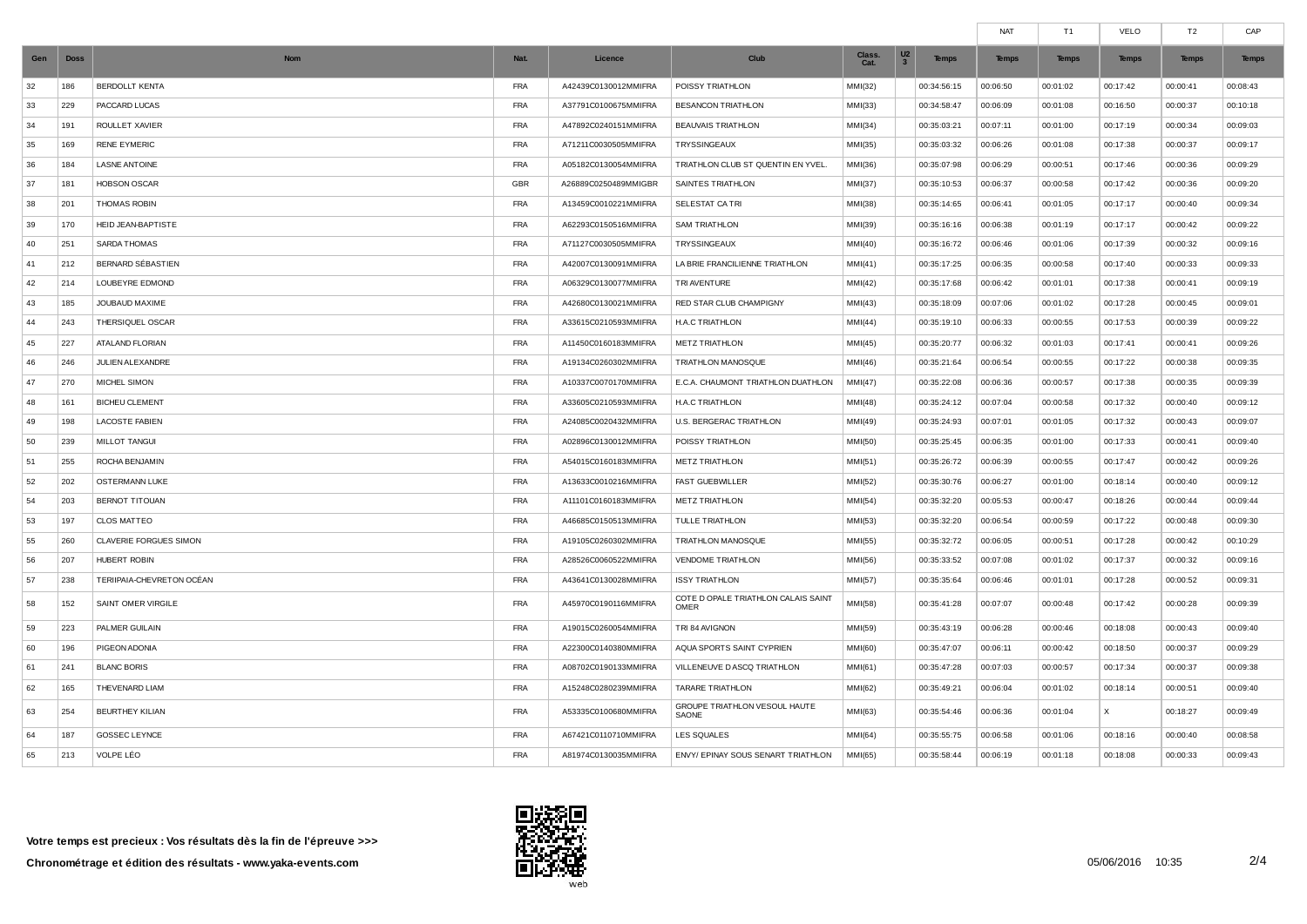|     |             |                             |            |                      |                                    |                |                                                           | <b>NAT</b>   | T1           | VELO         | T <sub>2</sub> | CAP          |
|-----|-------------|-----------------------------|------------|----------------------|------------------------------------|----------------|-----------------------------------------------------------|--------------|--------------|--------------|----------------|--------------|
| Gen | <b>Doss</b> | <b>Nom</b>                  | Nat.       | Licence              | Club                               | Class.<br>Cat. | U <sub>2</sub><br><b>Temps</b><br>$\overline{\mathbf{3}}$ | <b>Temps</b> | <b>Temps</b> | <b>Temps</b> | <b>Temps</b>   | <b>Temps</b> |
| 66  | 163         | PONSODA TANGUY              | <b>FRA</b> | A15502C0280242MMIFRA | VALENCE TRIATHLON                  | MMI(66)        | 00:35:58:60                                               | $\times$     | 00:07:52     | X            | 00:18:35       | 00:09:33     |
| 67  | 195         | <b>BRIFFAZ TIMOTHE</b>      | <b>FRA</b> | A16537C0280252MMIFRA | LES ALLIGATORS SEYNOD TRIATHLON    | MMI(67)        | 00:36:02:80                                               | 00:06:29     | 00:01:04     | 00:18:27     | 00:00:32       | 00:09:33     |
| 68  | 193         | DELLONG DELLONG             | <b>FRA</b> | A86767C0140369MMIFRA | LES CHAMEAUX DE BEZIERS            | MMI(68)        | 00:36:02:83                                               | 00:06:33     | 00:01:00     | 00:18:05     | 00:00:43       | 00:09:43     |
| 69  | 226         | ANDRADA DAMIEN              | <b>FRA</b> | A23230C0180418MMIFRA | TRIATHLON TOULOUSE METROPOLE       | MMI(69)        | 00:36:02:88                                               | 00:06:17     | 00:00:59     | 00:19:01     | 00:00:38       | 00:09:10     |
| 70  | 256         | JOUINEAU TAO                | <b>FRA</b> | A72701C0110711MMIFRA | LES GRENOUILLES BLEUES             | MMI(70)        | 00:36:03:18                                               | 00:06:06     | 00:01:04     | 00:18:52     | 00:00:41       | 00:09:22     |
| 71  | 263         | <b>ELG ROBIN</b>            | <b>FRA</b> | A58025C0060538MMIFRA | TRI ATTITUDE 41                    | MM(71)         | 00:36:09:62                                               | 00:06:48     | 00:00:57     | 00:17:38     | 00:00:47       | 00:10:02     |
| 72  | 268         | <b>GALLOIS ALEXIS</b>       | <b>FRA</b> | A04545C0130044MMIFRA | A.S. CORBEIL-ESSONNES TRIATHLON    | MMI(72)        | 00:36:10:29                                               | 00:06:20     | 00:00:48     | 00:18:26     | 00:00:40       | 00:10:00     |
| 73  | 219         | COLSON FRANCK-DAVID         | <b>FRA</b> | A45707C0280252MMIFRA | LES ALLIGATORS SEYNOD TRIATHLON    | MMI(73)        | 00:36:12:10                                               | 00:06:16     | 00:00:59     | 00:18:27     | 00:00:33       | 00:09:59     |
| 74  | 240         | SAINT MARTIN MAXIME         | <b>FRA</b> | A54903C0130054MMIFRA | TRIATHLON CLUB ST QUENTIN EN YVEL. | MMI(74)        | 00:36:13:21                                               | 00:07:06     | 00:01:00     | 00:18:18     | 00:00:46       | 00:09:06     |
| 75  | 217         | <b>EUSEBE TOM</b>           | <b>FRA</b> | A33513C0210591MMIFRA | ROUEN TRIATHLON                    | MMI(75)        | 00:36:15:06                                               | 00:05:56     | 00:00:44     | 00:18:38     | 00:00:37       | 00:10:22     |
| 76  | 204         | <b>STAPLEY FINN RICHARD</b> | <b>FRA</b> | A58110C0040655MMIFRA | <b>DIJON TRIATHLON</b>             | MMI(76)        | 00:36:17:25                                               | 00:06:34     | 00:00:47     | 00:18:13     | 00:00:57       | 00:09:48     |
| 77  | 266         | CAVA OTHELLO                | <b>FRA</b> | A01237C0130019MMIFRA | <b>STADE FRANCAIS</b>              | MMI(77)        | 00:36:18:30                                               | 00:06:34     | 00:00:58     | 00:18:42     | 00:00:51       | 00:09:16     |
| 78  | 257         | PEREIRA BAPTISTE            | <b>FRA</b> | A09351C0240151MMIFRA | <b>BEAUVAIS TRIATHLON</b>          | MMI(78)        | 00:36:19:68                                               | 00:06:50     | 00:01:11     | 00:17:58     | 00:00:38       | 00:09:45     |
| 79  | 253         | LOPEZ MATHEO                | <b>FRA</b> | A36504C0040655MMIFRA | <b>DIJON TRIATHLON</b>             | MMI(79)        | 00:36:20:77                                               | 00:06:36     | 00:00:54     | 00:18:10     | 00:00:39       | 00:10:04     |
| 80  | 190         | <b>GILLODTS THOMAS</b>      | <b>FRA</b> | A57204C0190125MMIFRA | <b>GRAVELINES TRIATHLON</b>        | MMI(80)        | 00:36:23:50                                               | 00:06:58     | 00:01:04     | 00:18:20     | 00:00:43       | 00:09:20     |
| 81  | 218         | CHACHOUA RAYAN              | <b>FRA</b> | A08043C0190125MMIFRA | <b>GRAVELINES TRIATHLON</b>        | MM(81)         | 00:36:24:64                                               | 00:07:00     | 00:00:55     | 00:18:30     | 00:00:36       | 00:09:26     |
| 82  | 233         | <b>BRUNEAU LUCA</b>         | <b>FRA</b> | A28714C0060524MMIFRA | T.C. JOUE LES TOURS                | MMI(82)        | 00:36:26:42                                               | 00:06:59     | 00:01:09     | 00:18:12     | 00:00:40       | 00:09:29     |
| 83  | 232         | <b>LEQUITTE THOMAS</b>      | <b>FRA</b> | A62393C0050614MMIFRA | A.S.A.E.C. COETQUIDAN TRIATHLON    | MMI(83)        | 00:36:26:70                                               | 00:07:06     | 00:01:03     | 00:17:30     | 00:00:42       | 00:10:08     |
| 84  | 242         | PACOT GRIVEL ALEXANDRE      | <b>FRA</b> | A33602C0210593MMIFRA | H.A.C TRIATHLON                    | MMI(84)        | 00:36:27:20                                               | 00:06:46     | 00:00:50     | 00:17:44     | 00:00:37       | 00:10:33     |
| 85  | 247         | <b>FULCHIRON PAULIN</b>     | <b>FRA</b> | A15488C0280242MMIFRA | VALENCE TRIATHLON                  | MMI(85)        | 00:36:34:21                                               | 00:06:56     | 00:00:57     | 00:18:32     | 00:00:35       | 00:09:37     |
| 86  | 234         | GUERIN CAVARO PAUL          | <b>FRA</b> | A44685C0230543MMIFRA | BEST TRIATHLON SAINT-NAZAIRE       | MMI(86)        | 00:36:36:26                                               | X            | 00:07:45     | 00:18:42     | 00:00:42       | 00:09:30     |
| 87  | 215         | CACHEUX ALEXIS              | <b>FRA</b> | A07251C0190130MMIFRA | CAMBRAI TRIATHLON                  | MM(87)         | 00:36:41:37                                               | 00:07:02     | 00:01:05     | 00:18:17     | 00:00:46       | 00:09:34     |
| 88  | 248         | HEDAHDIA TATTEGRAIN ALAN    | <b>FRA</b> | A19114C0260302MMIFRA | TRIATHLON MANOSQUE                 | MMI(88)        | 00:36:44:18                                               | 00:07:12     | 00:00:59     | 00:18:09     | 00:00:39       | 00:09:48     |
| 89  | 262         | ROUSSE ELOUAN               | <b>FRA</b> | A35692C0050629MMIFRA | PONTIVY TRIATHLON                  | MMI(89)        | 00:37:01:90                                               | 00:06:12     | 00:00:48     | 00:18:42     | 00:00:42       | 00:10:41     |
| 90  | 200         | <b>CHANAL REMI</b>          | <b>FRA</b> | A71477C0030505MMIFRA | TRYSSINGEAUX                       | MMI(90)        | 00:37:05:72                                               | 00:07:00     | 00:01:09     | 00:18:17     | 00:00:34       | 00:10:09     |
| 91  | 267         | FAIVRE CHALON ARTHUR        | <b>FRA</b> | A01067C0130001MMIFRA | TRINOSAURE                         | MMI(91)        | 00:37:07:33                                               | 00:07:06     | 00:01:04     | 00:18:09     | 00:00:50       | 00:10:01     |
| 92  | 265         | MENAGER BAPTISTE            | <b>FRA</b> | A30606C0230549MMIFRA | <b>VSF TRIATHLON</b>               | MMI(92)        | 00:37:11:63                                               | 00:07:03     | 00:01:09     | 00:17:32     | 00:00:41       | 00:10:48     |
| 93  | 249         | MICHON THOMAS               | <b>FRA</b> | A44458C0280229MMIFRA | MACH 3 TRIATHLON                   | MMI(93)        | 00:37:17:03                                               | 00:06:56     | 00:01:02     | 00:18:24     | 00:00:50       | 00:10:08     |
| 94  | 194         | <b>GARDAIR LEO</b>          | <b>FRA</b> | A61904C0260304MMIFRA | SARDINES TRIATHLON                 | MM(94)         | 00:37:22:42                                               | 00:06:19     | 00:00:56     | 00:18:39     | 00:00:44       | 00:10:48     |
| 95  | 244         | <b>LEGRAND MANO</b>         | <b>FRA</b> | A33399C0210591MMIFRA | ROUEN TRIATHLON                    | MMI(95)        | 00:37:32:03                                               | 00:06:35     | 00:01:06     | 00:19:23     | 00:00:44       | 00:09:46     |
| 96  | 259         | SAINT GILLES STEVAN         | <b>FRA</b> | A61814C0040655MMIFRA | <b>DIJON TRIATHLON</b>             | MMI(96)        | 00:37:36:10                                               | 00:06:38     | 00:00:52     | 00:18:47     | 00:00:37       | 00:10:44     |
| 97  | 225         | COLSON HUGO                 | <b>FRA</b> | A59572C0180411MMIFRA | A.S. MURET TRIATHLON               | MMI(97)        | 00:37:40:61                                               | 00:07:03     | 00:01:27     | 00:18:47     | 00:00:43       | 00:09:42     |
| 98  | 252         | DELAHAYE NATHANAËM          | <b>FRA</b> | A23486C0180411MMIFRA | A.S. MURET TRIATHLON               | MMI(98)        | 00:37:48:77                                               | 00:06:51     | 00:01:04     | 00:18:30     | 00:00:36       | 00:10:51     |
| 99  | 189         | LUDWICZAK PIERRE            | <b>FRA</b> | A59942C0190130MMIFRA | <b>CAMBRAI TRIATHLON</b>           | MMI(99)        | 00:37:49:01                                               | X            | $\times$     | $\times$     | 00:28:04       | 00:09:46     |
| 100 | 264         | RAPPAILLES ROMARIC          | <b>FRA</b> | A43189C0230578MMIFRA | LES HERBIERS VENDEE TRIATHLON      | MMI(100)       | 00:37:58:90                                               | 00:06:49     | 00:01:08     | 00:19:26     | 00:00:38       | 00:10:00     |